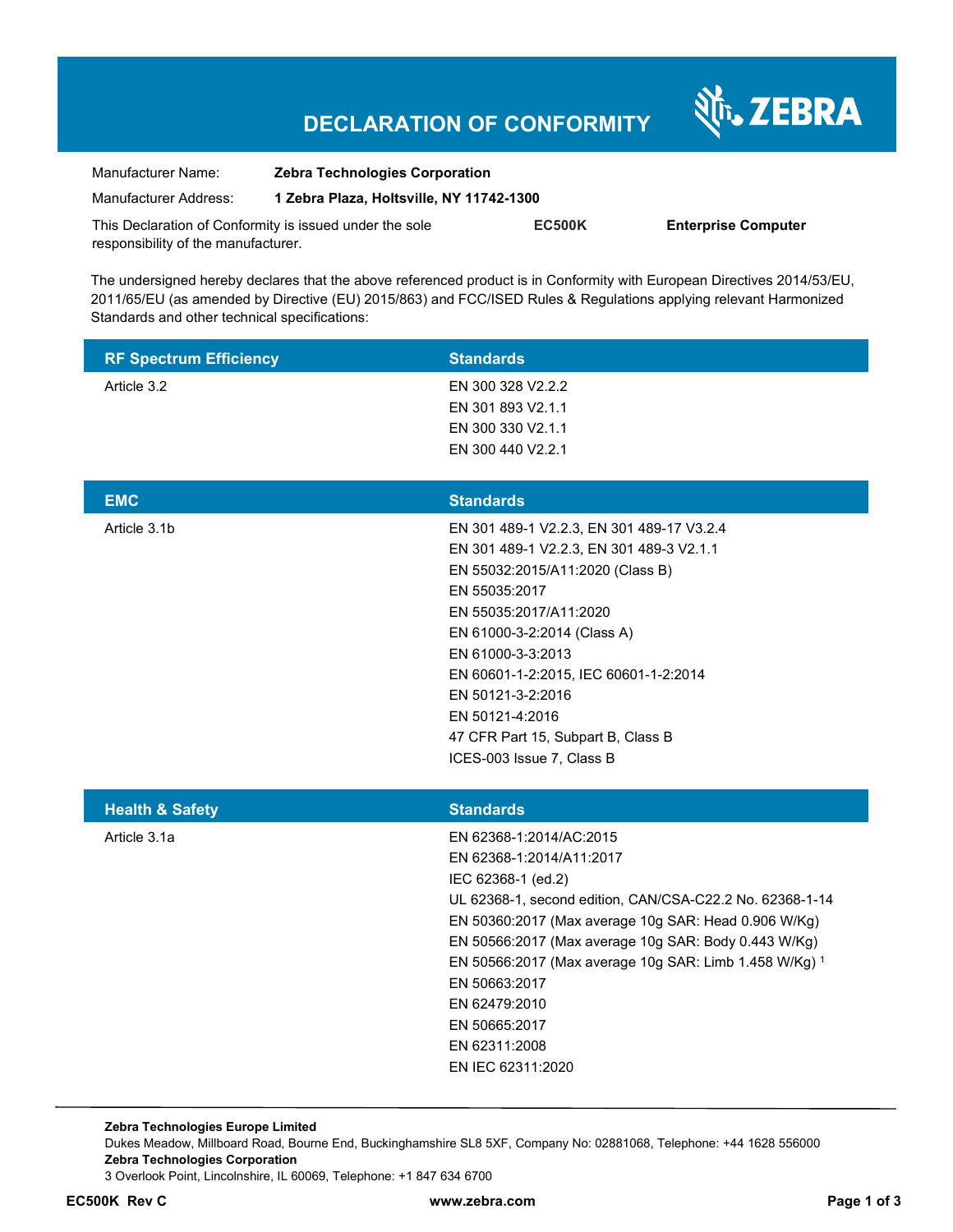

FCC 47CFR Part 2.1093 RSS 102 Issue 5 IEC 62471:2006 (Ed.1.0); EN 62471:2008 (LED)

| <b>Environmental</b><br>Restriction of Hazardous Substances (RoHS) | <b>Standards</b><br>EN 50581:2012          |
|--------------------------------------------------------------------|--------------------------------------------|
|                                                                    | EN IEC 63000:2018                          |
| アクセス しんしょう こうしんしょう こうかいしょう しんしょう                                   | <b>Contact of the state of the contact</b> |

| <b>Telecom Specifications</b> | <b>Standards</b>                                            |
|-------------------------------|-------------------------------------------------------------|
| ACS telephonic CPE            | 47 CFR Part 68, (68.316, 68.317 and 68.318)<br>CS-03 Part V |

With regard to Directive 2014/53/EU, the conformity assessment procedure referred to in Article 17.2(b) and detailed in Annex III has been followed with the involvement of the following Notified Body for Articles 3.1a, 3.1b and 3.2: **CTC advanced GmbH**, Untertürkheimer Str. 6 – 10 66117 Saarbrücken, Germany

EC-Type Examination Certificate number: T818763M-01-TEC

US company representative for FCC Supplier's Declaration of Conformity (47 CFR Part 2.1071 to 2.1077) is Larry Zhou and can be reached at **larry.zhou@zebra.com.** 

**Signed on behalf of Zebra Technologies Corporation** 

Marco Belli Place: Bourne End

*(Signature of authorized person)* Date of Affixing the CE Mark: 29 December 2020 Sr. Manager, Regulatory **Date: 1 September 2021** 

**Zebra Technologies Europe Limited**  Dukes Meadow, Millboard Road, Bourne End, Buckinghamshire SL8 5XF, Company No: 02881068, Telephone: +44 1628 556000 **Zebra Technologies Corporation**  3 Overlook Point, Lincolnshire, IL 60069, Telephone: +1 847 634 6700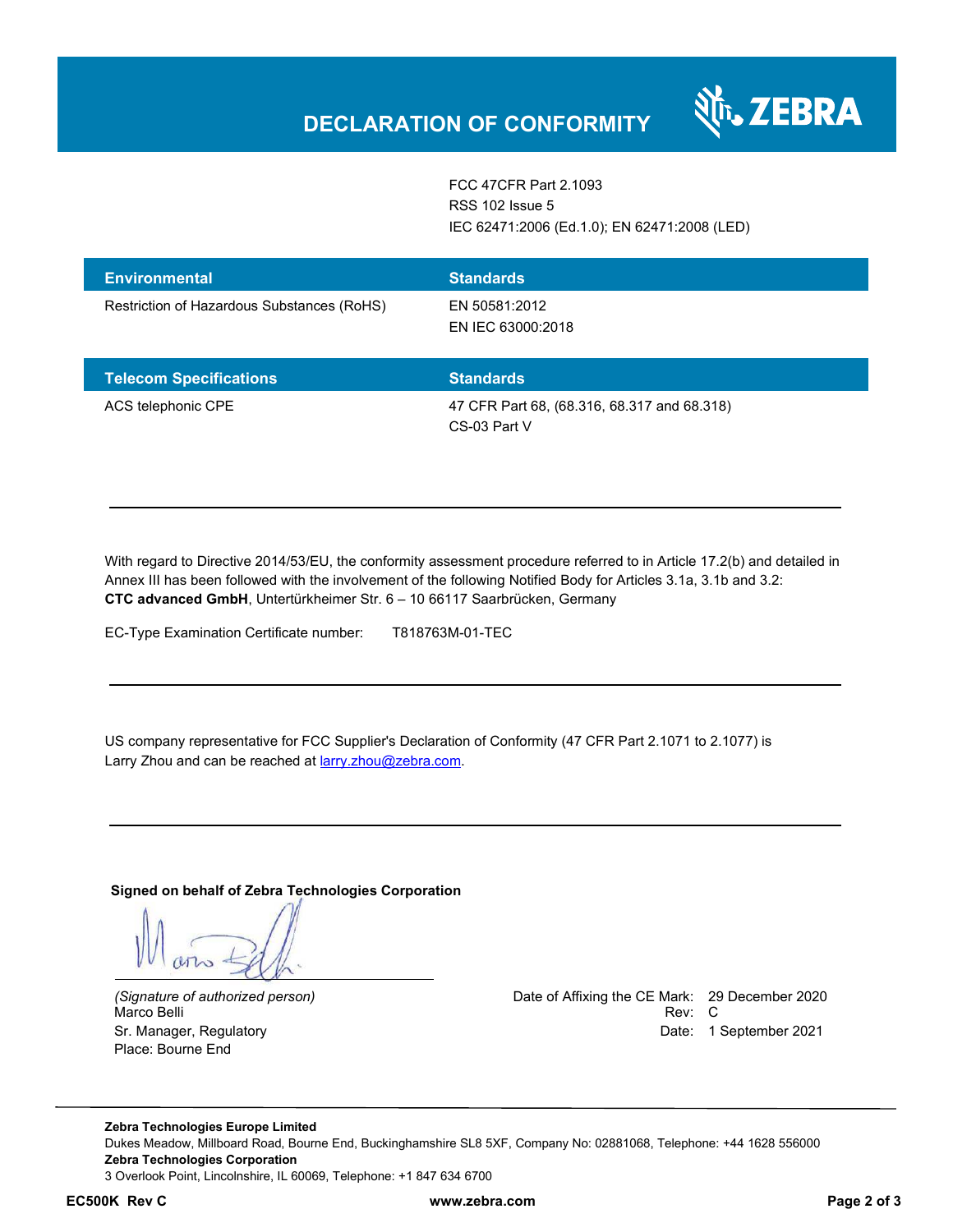

## **Appendix A**

#### **EU Operating frequencies and maximum power levels**

| <b>Technology</b> | <b>Operating Frequencies/Bands</b> | <b>Maximum Transmit power level</b> |
|-------------------|------------------------------------|-------------------------------------|
| <b>WLAN</b>       | 2400 MHz - 2483.5 MHz              | 20dBm                               |
|                   | 5150 MHz - 5250 MHz                | 23dBm                               |
|                   | 5250 MHz - 5350 MHz                | 23dBm                               |
|                   | 5470 MHz - 5725 MHz                | 23dBm                               |
|                   | 5725 MHz - 5850 MHz                | 14dBm                               |
| <b>Bluetooth</b>  | 2400 MHz - 2483.5 MHz              | 10dBm                               |

#### **1 SAR values**

In accordance with JORF (Journal Officiel de la République Française) n° 0267 of November 17, 2019, text No.16, this device has been tested and found to comply with the applicable limits for exposure of radio frequency energy (RF) to workers. The exposure limit value (ELV) for workers is 20 W / kg for the limbs.

## **Restrictions:** <u>.</u>

The use of 5GHz RLAN throughout the EEA has the following restriction:

5.15 - 5.35 GHz is restricted to indoor use only.

#### **Accessories:**

**Description Model**

Battery BT-000424, BT-000424A Soft Holster Soft Holster SG-EC5X-HLSTR1-01 Trigger Handle TRG-EC5X-SNP1-01 Protective Boot SG-EC5X-Boot1-01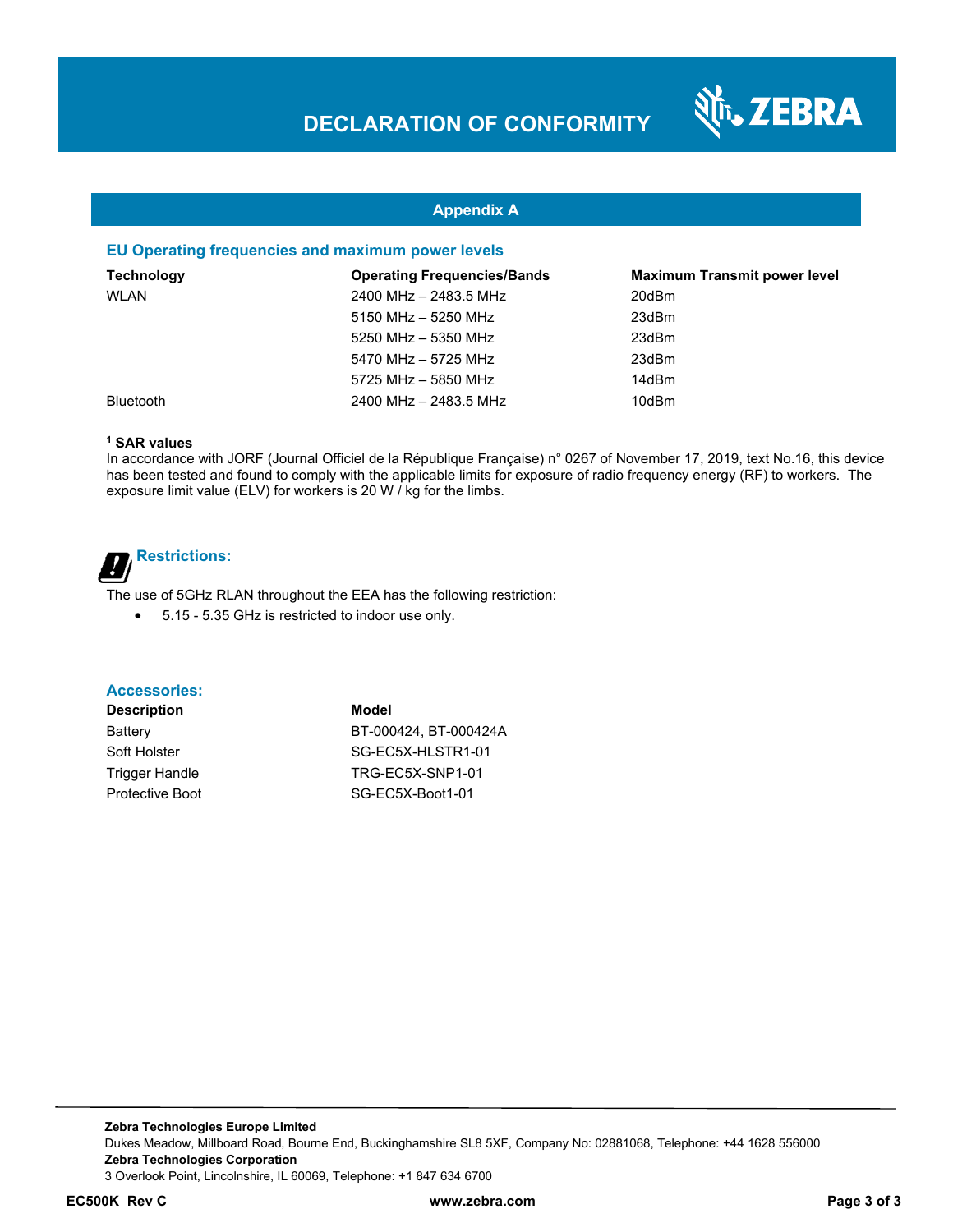# **DECLARATION OF CONFORMITY**



### **Appendix B**

# **Regulatory Markings EC500K**

| $ R!$ C-26119                                                                                                                 | <b>ANATEL</b><br>04354-21-08726                                                                                                                                                                                                                    | ertified for use in Hong Kong<br>經驗證可在香港使用<br>Certificate No. 證書號碼<br>HK0012102432<br>通訊事務管理局<br>COMMUNICATIONS<br>AUTHORITY |
|-------------------------------------------------------------------------------------------------------------------------------|----------------------------------------------------------------------------------------------------------------------------------------------------------------------------------------------------------------------------------------------------|------------------------------------------------------------------------------------------------------------------------------|
| <b>Argentina</b>                                                                                                              | <b>Brazil</b>                                                                                                                                                                                                                                      | <b>Hong Kong</b>                                                                                                             |
| Approval numbers must be listed<br>NO. 72065/SDPPI/2020<br><b>PLG. ID 4773</b><br>NO. 72080/SDPPI/2020<br><b>PLG. ID 3788</b> | מספר אישור אלחוטי של משרד התקשורת 51-77659<br>אסור להחליף את האנטנה המקורית של המכשיר ולא<br>לעשות בו כל שינוי טכני אחר<br>מספר אישור אלחוטי של משרד התקשורת 77642-51<br>אסור להחליף את האנטנה המקורית של המכשיר ולא<br>לעשות בו כל שינוי טכני אחר | This product has been<br><b>Type Approved by Jamaica</b><br>SMA-EC500K                                                       |
| Indonesia                                                                                                                     | <b>Israel</b>                                                                                                                                                                                                                                      | Jamaica                                                                                                                      |
| RAWZ/13A/0121/S(21-0148)                                                                                                      | NOM<br><b>IFETEL: RCPZEEC21-1799</b>                                                                                                                                                                                                               | <b>AGREE PAR L'ANRT MAROC</b><br>Numéro d'agrément:<br>MR00026802ANRT2020<br>Date d'agrément: 18/12/2020                     |
| <b>Malaysia</b>                                                                                                               | <b>Mexico</b>                                                                                                                                                                                                                                      | <b>Morocco</b>                                                                                                               |
| Approved by PTA (2021)<br>Paki stan Telecom Authority                                                                         | RN: 2021-01-I-0011                                                                                                                                                                                                                                 | <b>Type Approval Number:</b><br><b>ESD-RCE2124717</b>                                                                        |
| <b>Pakistan</b>                                                                                                               | Paraguay                                                                                                                                                                                                                                           | <b>Philippines</b>                                                                                                           |
| И005 20                                                                                                                       | Complies with<br><b>IMDA Standards</b><br>DA103846                                                                                                                                                                                                 | TA-2020/7645                                                                                                                 |
| Serbia                                                                                                                        | <b>Singapore</b>                                                                                                                                                                                                                                   | <b>South Africa</b>                                                                                                          |

**Zebra Technologies Europe Limited**

Dukes Meadow, Millboard Road, Bourne End, Buckinghamshire SL8 5XF, Company No: 02881068, Telephone: +44 1628 556000 **Zebra Technologies Corporation** 

3 Overlook Point, Lincolnshire, IL 60069, Telephone: +1 847 634 6700